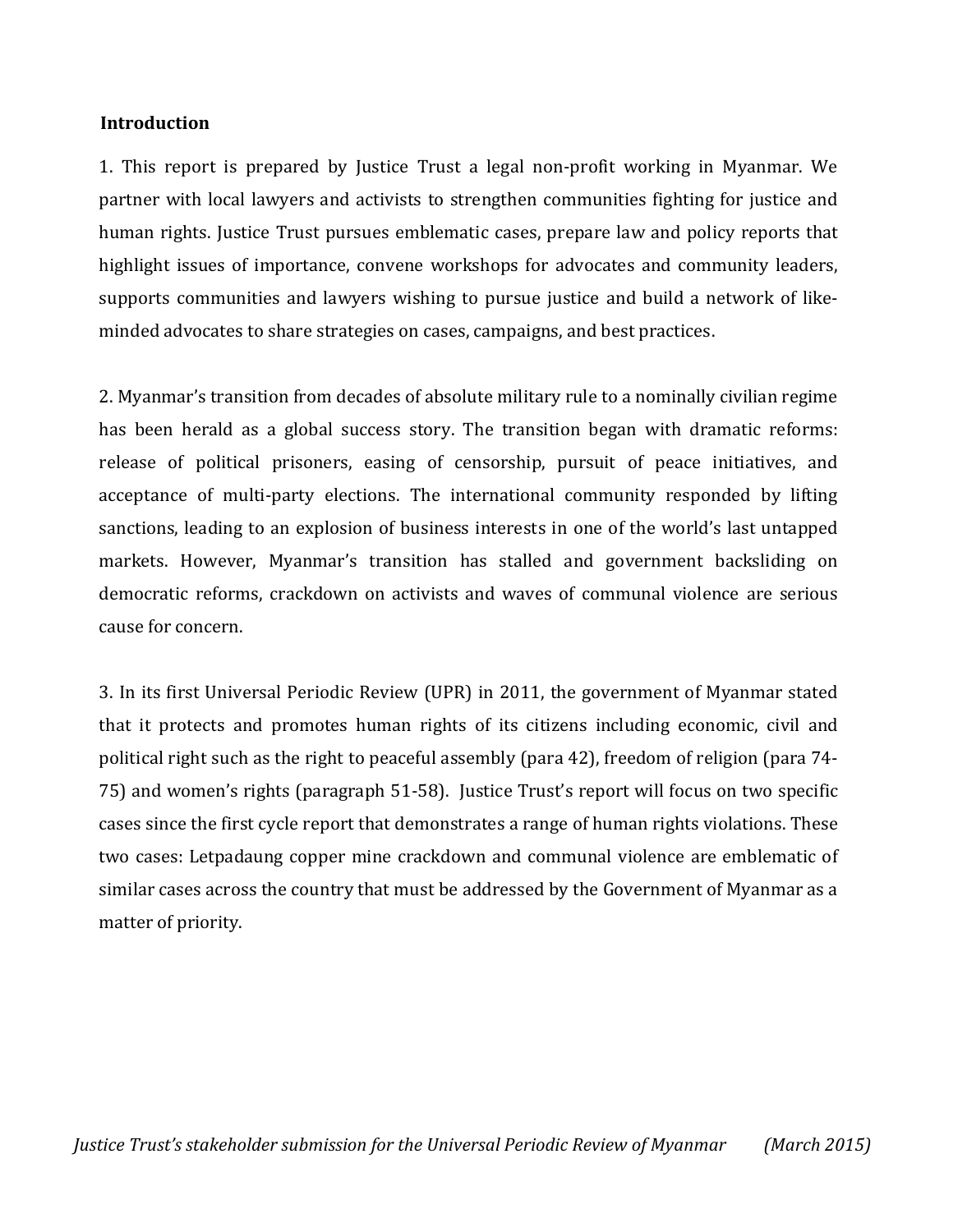## **Letpadaung copper mine crackdown: violations of people's economic, civil, and political rights**

4. Since 2011, there has been an epidemic of forcible evictions associated with illegal land grabs throughout Myanmar, often by military-backed interests. The Government Committee on the Rule of Law and Tranquility and the Committee on Land Investigations have received over 10,000 complaints yet lack the mandate and resources to follow up and take remedial action. The law courts are subject to political influence and are not amenable to protecting people's rights. Therefore there is no recourse for affected communities other than self-help with the support of civil society organizations.

5. Villagers who seek to voice legitimate opposition to illegal land grabs are often violently put down by police and local authorities in violations of their human rights to free expression and peaceful assembly, which are also recognized in the Constitution of 2008 and Articles 19, 20, and 23 of the Universal Declaration of Human Rights (UDHR). The primary mechanism freedom of assembly is denied is through police denial of permits to demonstrate. When villagers seek to exercise their rights without permit, their leaders are arrested and charged with violating section 18 of the Peaceful Assemblies Act of 2012. Their trials are decided in perfunctory proceedings that usually last less than a few hours and lack any due process safeguards contravening Articles 9 and 10 of UDHR. They are often sentenced for up to two years prison. This use of police denial and administrative law to trump human rights and constitutional rights has resulted in a new class of political prisoners in Myanmar.

6. The case of Letpadaung copper mine – a joint venture between Wanbao Mining, a subsidiary of a Chinese military-owned defense company, and Union of Myanmar Economic Holdings Limited (UMEHL), the largest military-owned holding company in Myanmar – presents a clear example of this national trend. Villagers were forcibly evicted from their land, forced to sign away their rights, deprived of rights to livelihood and housing (including security of tenure), and denied their rights to free expression and assembly.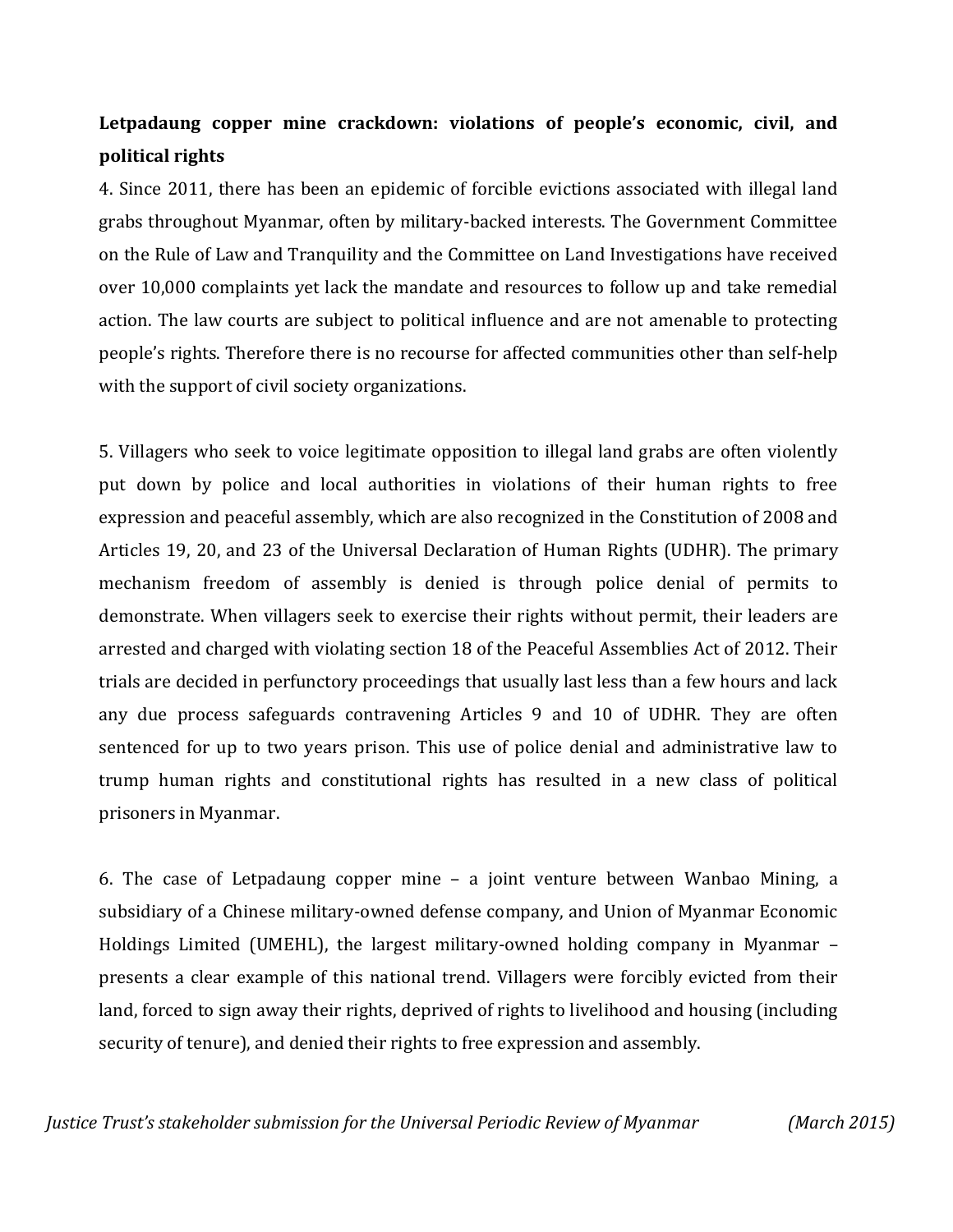7. Civil society and community members at Letpadaung applied on 11 separate occasions to hold peaceful assemblies and voice opposition. They were denied and the police selectively arrested protestors for not having a permit. These patterns of behavior constitute an abuse of administrative procedures and police powers to punish citizens for seeking to exercise their fundamental constitutional and human rights.

8. The Minister for Home Affairs who is also the Chairman of Myanmar Human Rights Body called for protestors to disband and said that use of force would be authorized. A few days later, on November 29, 2012, riot police were deployed from the Wanbao company compound, to crackdown on peaceful protestor. The police used excessive unlawful force causing severe injury to more than 100 peaceful protesters. Justice Trust interviewed victims at hospitals in Mandalay and Bangkok and took photographic evidence that indicated the use of white phosphorus (WP) munitions, an extremely volatile military munitions prohibited under the Geneva Convention. Analysis by an independent laboratory of residue from an exploded grenade canister confirmed its phosphorus content.

9. It is unheard of for police to use incendiary WP munitions against peaceful protestors during a law enforcement operation. This action violated the protesters' rights to life, physical integrity, and freedom from torture. Authorities failed to provide remedies or compensation to injured monks and villagers. 57 monks suffered severe chemical burns that require ongoing medical treatment today, more than two years after the attack. A few of the injured monks have called for justice and are currently seeking to hold the Minister of Home Affair accountable for his role in the Letpadaung crackdown.

10. The Government formed the Letpadaung Investigation Committee to examine the crackdown. Even though the Committee recommended that villagers be fairly compensate and police should follow legal protocols, Wangbao continues to seize land without villager's consent, and police continue to use excessive force. On December 24, 2014, Daw Khin Win, an elderly woman farmer, was shot in the head and killed during a demonstration against land seizures at Letpadaung.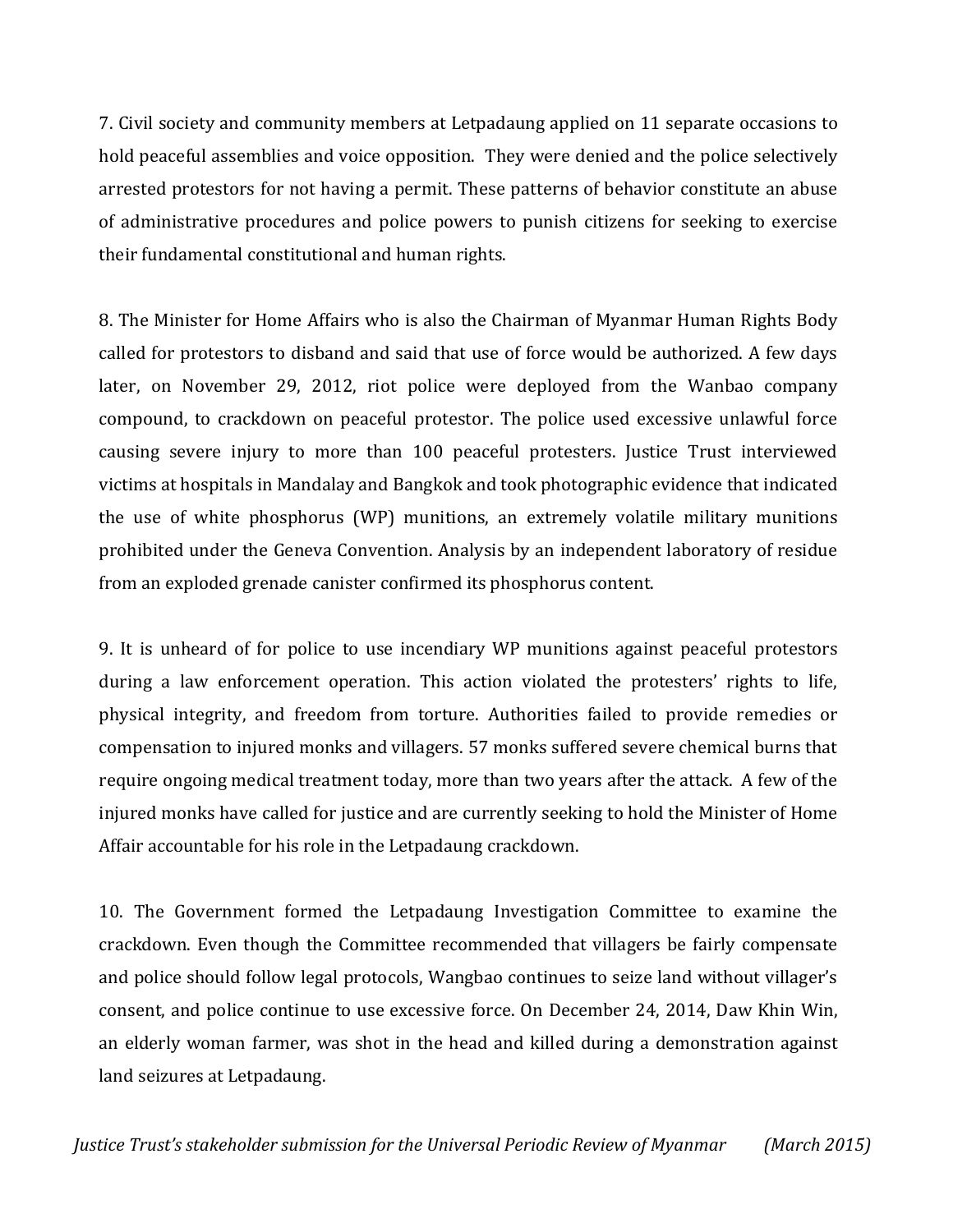11. The Government has committed itself to follow and respect human rights and the rule of law as the cornerstone of its transition from military rule to civilian democracy. The case of Letpadaung copper mine is the most high profile example of an illegal land grab in Myanmar, and raises a range of human rights concerns. The Government's failure to achieve justice in this case has sent a negative message to the rest of the country that human rights violations will not be remedied. Justice Trust's full report on human rights violations at Letpadaung can be accessed at: [http://www.justicetrust.net](http://www.justicetrust.net/)

## **Communal Violence in Myanmar: violations of freedom of religion and women's rights**

12. In its first cycle report, the government Myanmar quoted in its report that it is, "…a model society with regard to freedom of faith". This is far from accurate. Over the last two years, Myanmar has been racked with bouts of communal violence. The communal violence in Rakhine state burst onto the political scene in mid-2012 with a series of massacres committed by both sides. There has been a long history of tension between Buddhist and Muslim communities in Rakhine state. The events in Rakhine state soon fed into a wave of anti-Muslim sentiment that spread across the country, spearheaded by the 969 movement led by a radical monk: Wira Thu.

13. Wira Thu established the 969 movement launching a campaign to boycott Muslim businesses and build up Buddhist strength and pride, with the stated goal of protecting Myanmar's majority race and religion from the "threat" of Muslim domination. As the 969 movement, gained a higher profile and attracted mass support, the wave of anti-Muslim violence began to spread to areas of the country that, unlike Rakhine, had no history of communal conflict. Freedom of religion and right to non-discrimination is protected under both the Constitution of Myanmar (Section 362 and 348) and UDHR Articles 2 and 18. And yet these rights are threatened by the 969 movement and are violated by the government's inaction in dealing with the 969 movement and failure to protect its citizens from communal violence.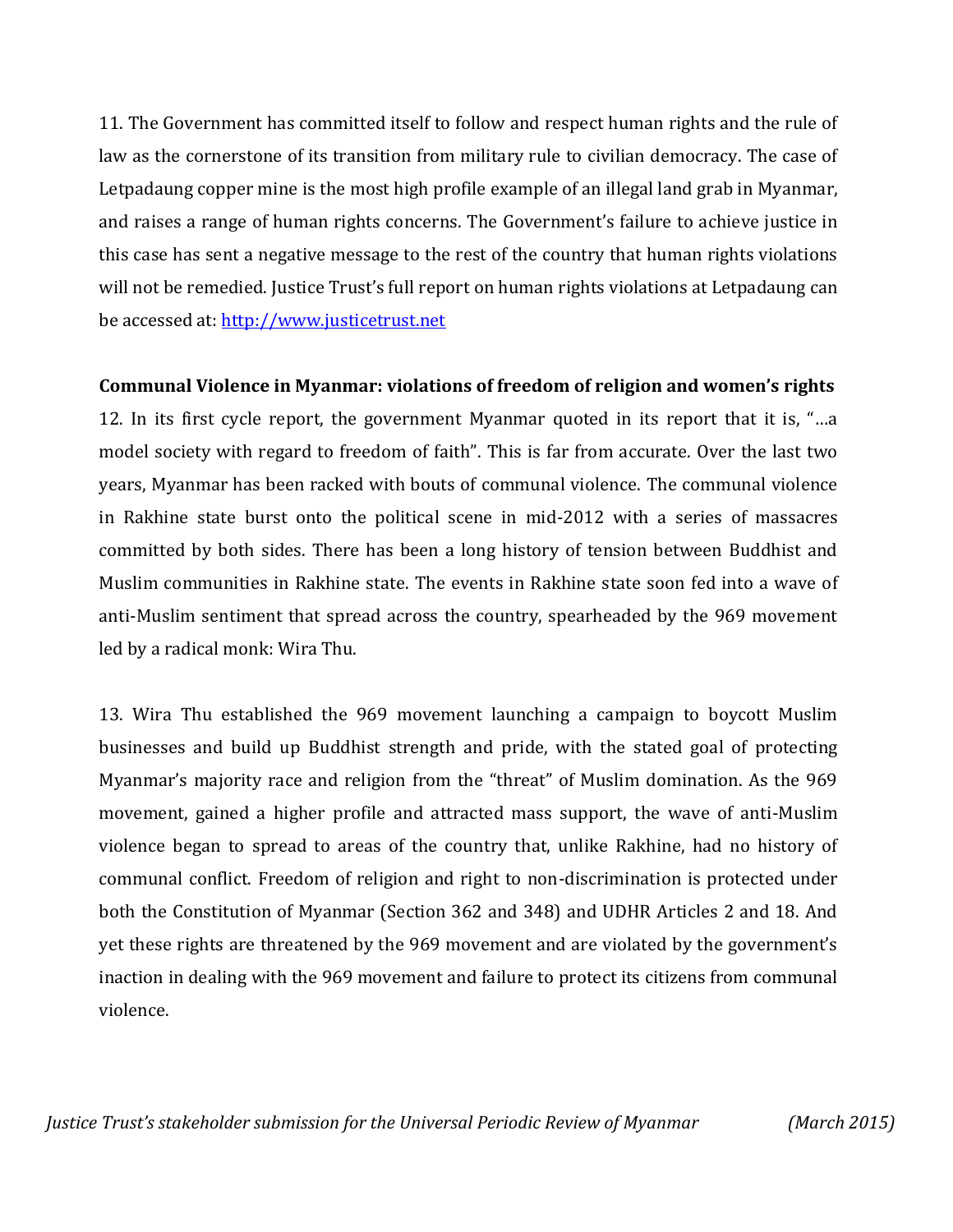14. Justice Trust spent over six months interviewing eyewitnesses and analyzing the latest communal violence that shook Mandalay in July 2014. The riots in Mandalay resulted in the death of two men: U Soe Min Htwe (a Muslim) and U Tun Tun (a Buddhist) and caused damage to the Muslim neighborhoods including a cemetery. The major themes that emerged from these interviews are the complete failure of the police in intervening against a small armed gang of 25-30 outside agitators, from attacking Muslim neighborhoods. These outsiders tried to recruit local people to join in their mayhem and approached numerous monasteries but were unsuccessful in their attempts. People Justice Trust spoke to in Mandalay described the rioters as carrying out destruction in full view of the police. The eyewitnesses further stated that no arrests were made on the spot nor was there any action taken by police to stop them. It is only when the riots are over and curfew declared that people from Mandalay are arrested. In fact, the widow of both victims expressed doubts to Justice Trust as to whether the authorities had arrested the right individuals for their husbands' murders. Justice Trust's full report on the Mandalay riots can be found: [http://www.justicetrust.net](http://www.justicetrust.net/)

15. It is jarring that the government of Myanmar so capable of forcefully cracking down on activists working to protect human rights is unable to investigate or curb anti-Muslim activities of the 969 movement or stopped a handful of rioters in Mandalay. 969 leaders are able to travel and deliver messages of hate freely throughout the country and hold mass rallies, despite being directly linked to the incitement of specific acts of criminal violence. For instance, the riots in Meiktila and Lashio, which resulted in deaths of civilians majority of whom were Muslims, were preceded by preaching tours from the 969 movement.

16. President Thein Sein has warned that "stern legal action" will be brought against those inciting hatred and violence but authorities have taken no concrete measures to limit or challenge the 969 movement's aggressive actions – not even a public statement, let alone a criminal investigation. On the contrary, authorities are working closely with religious ultra nationalists. The 969 movement is part of the Committee for the Protection of Nationality and Religion (*Ma Ba Tha*). The government of Myanmar has cooperated with *Ma Ba Tha*'s recent efforts by drafting the Race and Religion Protection Law (*Myo Saunt Upaday*).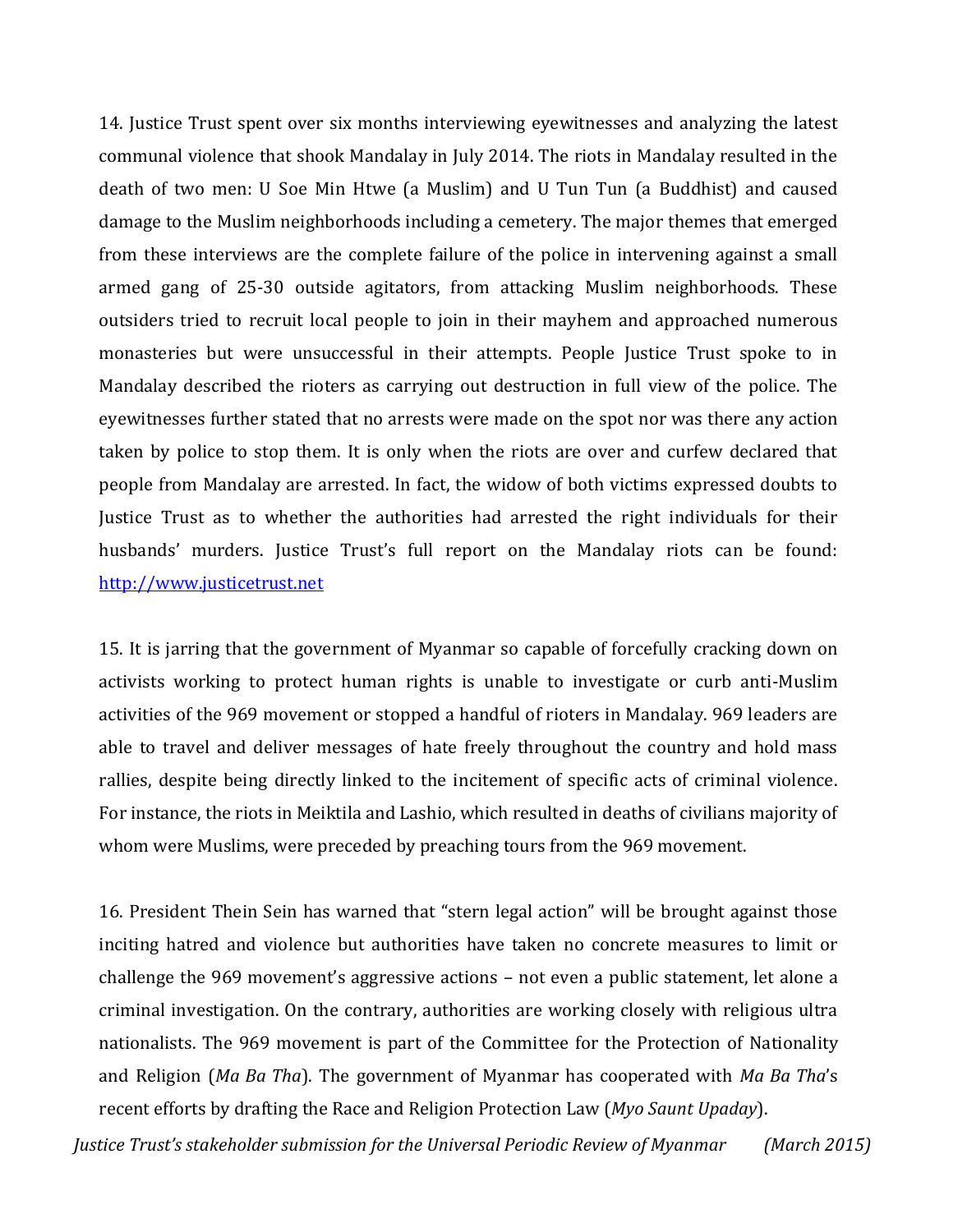17. *Myo Saunt Upaday* refers to a set of restrictive laws on inter-faith marriage, religious conversions, polygamy and population control. And while on its face the language is neutral regarding religion and gender, Justice Trust's campaign partners are certain the law is specifically aimed at preventing Buddhist women from marrying Muslim men. These laws confer a great deal of power to the authorities and various Ministries and Departments over women's reproductive rights and right to freely enter into a marriage of their choosing. *Myo Saunt U Pa Deh.* directly violates Article 16 of Convention on the Elimination of Discrimination Against Women (CEDAW) which Myanmar is party to. Over 100 groups and community organizations in Myanmar signed a joint petition to the government decrying the law, which had little to no effect. At the time of this report, two out of the four laws: interfaith marriage law and population control law has already been passed in Parliament with overwhelming support from the government of Myanmar and its ruling party.

18. The communal violence and ultra nationalism has threatened and infringed freedom of religion and women's rights in Myanmar. And if the government of Myanmar is serious about upholding these rights, it must show serious commitment and take the necessary steps to safeguard them because so far it has not done so.

## **Recommendations**

- 1. Immediately halt on-going illegal land grabs;
- 2. Provide the Committee on the Rule of Law and Tranquility and the Committee on Land Investigations with a mandate and resources to investigate and take remedial action;
- 3. Cease the use of section 18 of Peaceful Assemblies Act of 2012, against activists as a means of preventing people from exercising their Constitutional right to freedom of assembly;
- 4. Provide remedies for victims in cases involving excessive use of force by the police and hold wrongdoers accountable